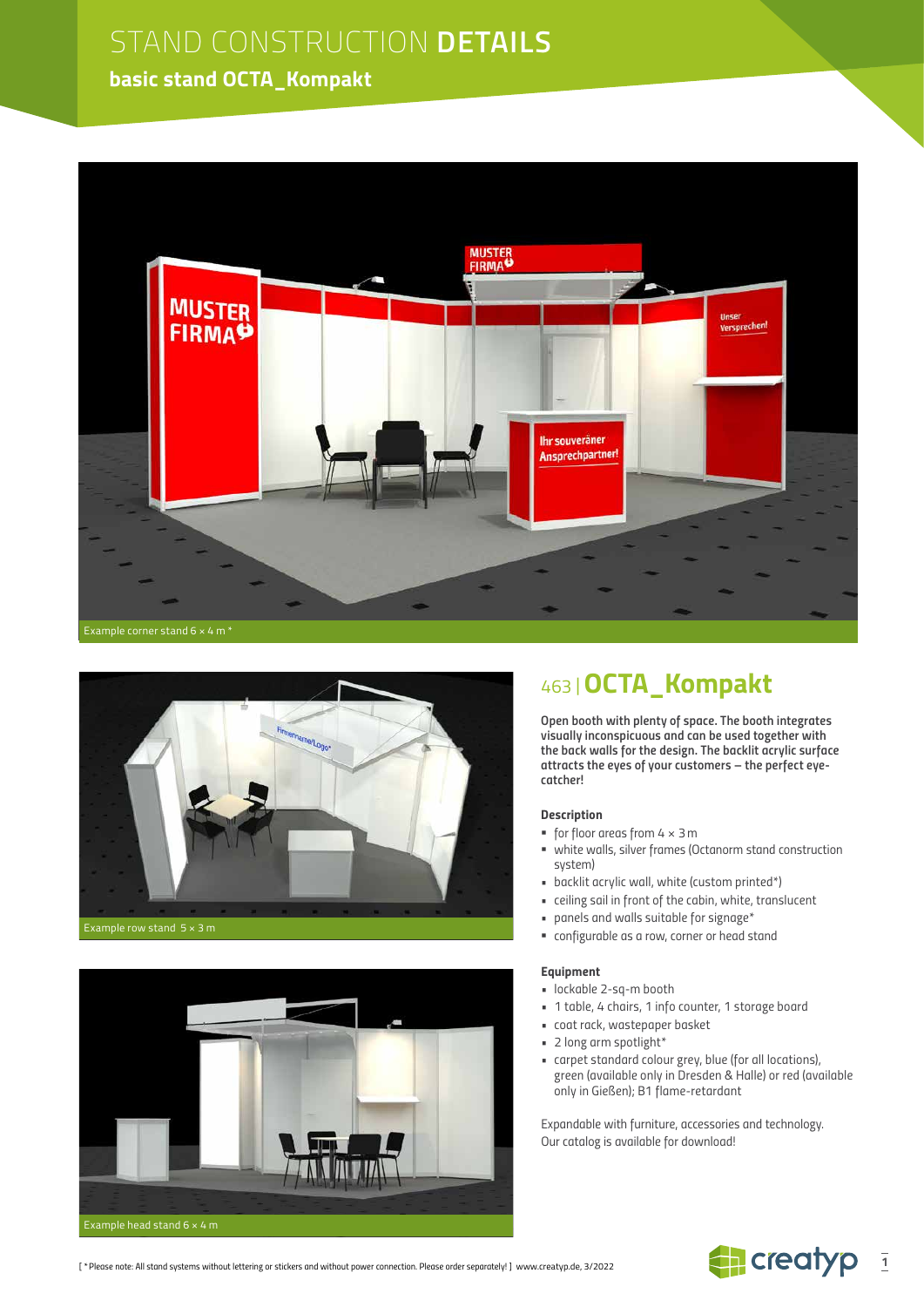# STAND CONSTRUCTION **DETAILS**

### **basic stand OCTA\_Kompakt**



6 fascia board

1950

1900

#### **print size (in mm)**







 $\mathcal U$  information desk front  $\,$  (8) information desk side





 $(5)$  wall over the door<sup>2</sup> 1000

300

350

#### $(4)$  cabin door<sup>2</sup>

2) The wall over the door is flush with upper edge of standard wall. The distance between the wall over the door and cabin door= 70 mm (based on visible dimension).

#### **wall elements**

- 1 slim wall
- $(2)$  backlit acrylic wall
- 3 standard wall
- $(4)$  cabon door
- 5 wall over the door
- 6 fascia board
- $(7)$  information desk front
- $(8)$  information desk side

We would be pleased to submit you a non-binding offer for the **design and sticking** of your trade fair stand.

#### **If you like to create your print data by yourself, please note:**

- · 4/0-coloured in **CMYK**
- · printable PDF, scale **1:1** with **at least 100 dpi** (or on a scale of 1:10)
- · **no crop marks/print marks, no bleed addition** (please note the dimensions on this sheet)
- · **design** covering several walls has to be layouted **as seperate graphic for each wall**
- · **please add an overall view** of the stand, so we can see the position of each graphic

#### **IMPORTANT:**

- · all elements **extending the visual size** will be covered by the stand system.
- · stand walls will be disrupt by a brace of **40mm**



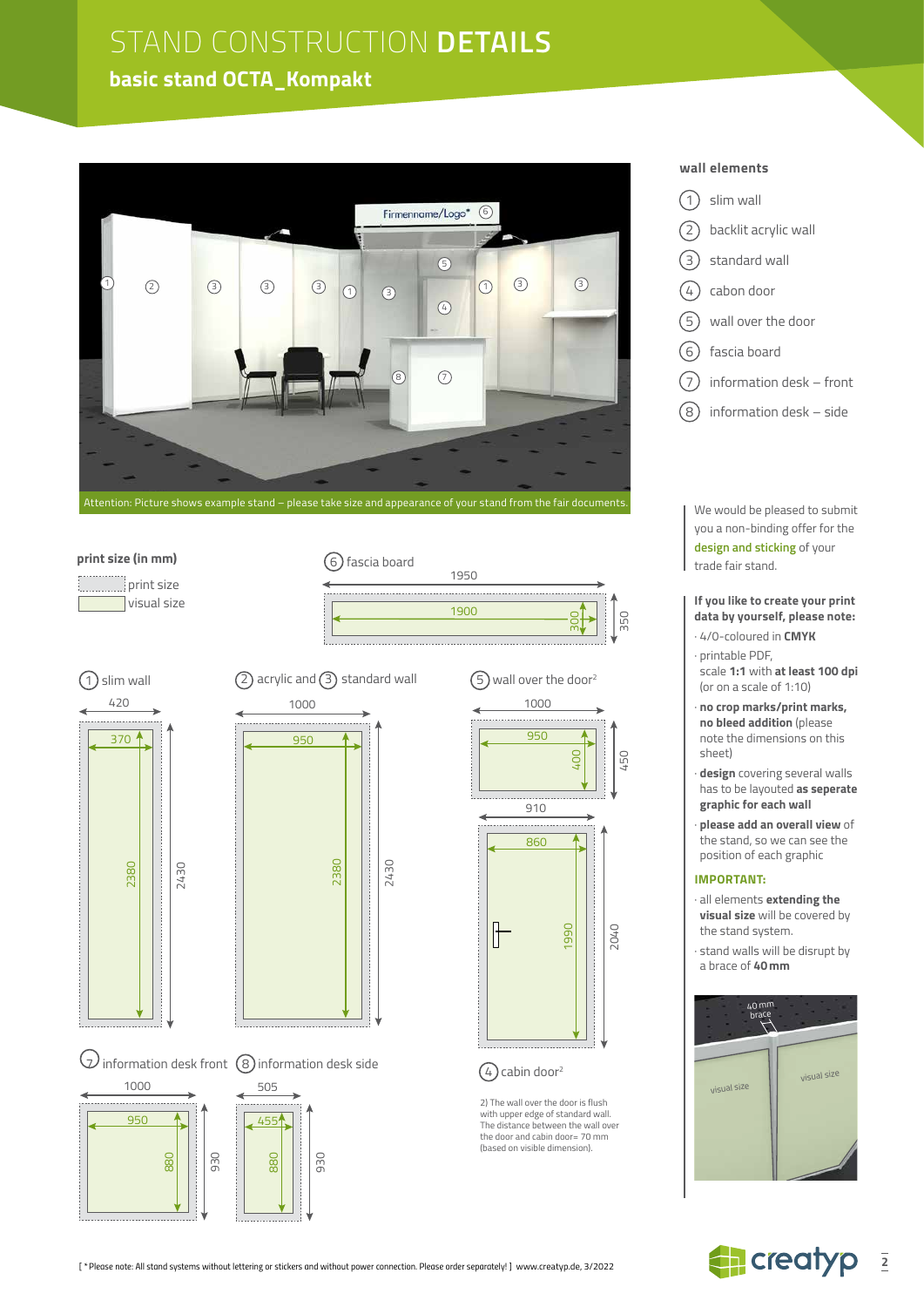# STAND CONSTRUCTION **DETAILS**

## **basic stand OCTA\_Kompakt**



Example for design and equipment\* **corner stand 6 × 4 m**



Example for design and equipment\* **row stand 5 × 3 m**

#### *IMPORTANT*

*The examples on this page show optional features. We will be happy to advise* 

Example for design and equipment\* **head stand 6 × 4 m**



*[ \*Please note: All stand systems without lettering or stickers and without power connection. Please order separately! ]* www.creatyp.de, 3/2022